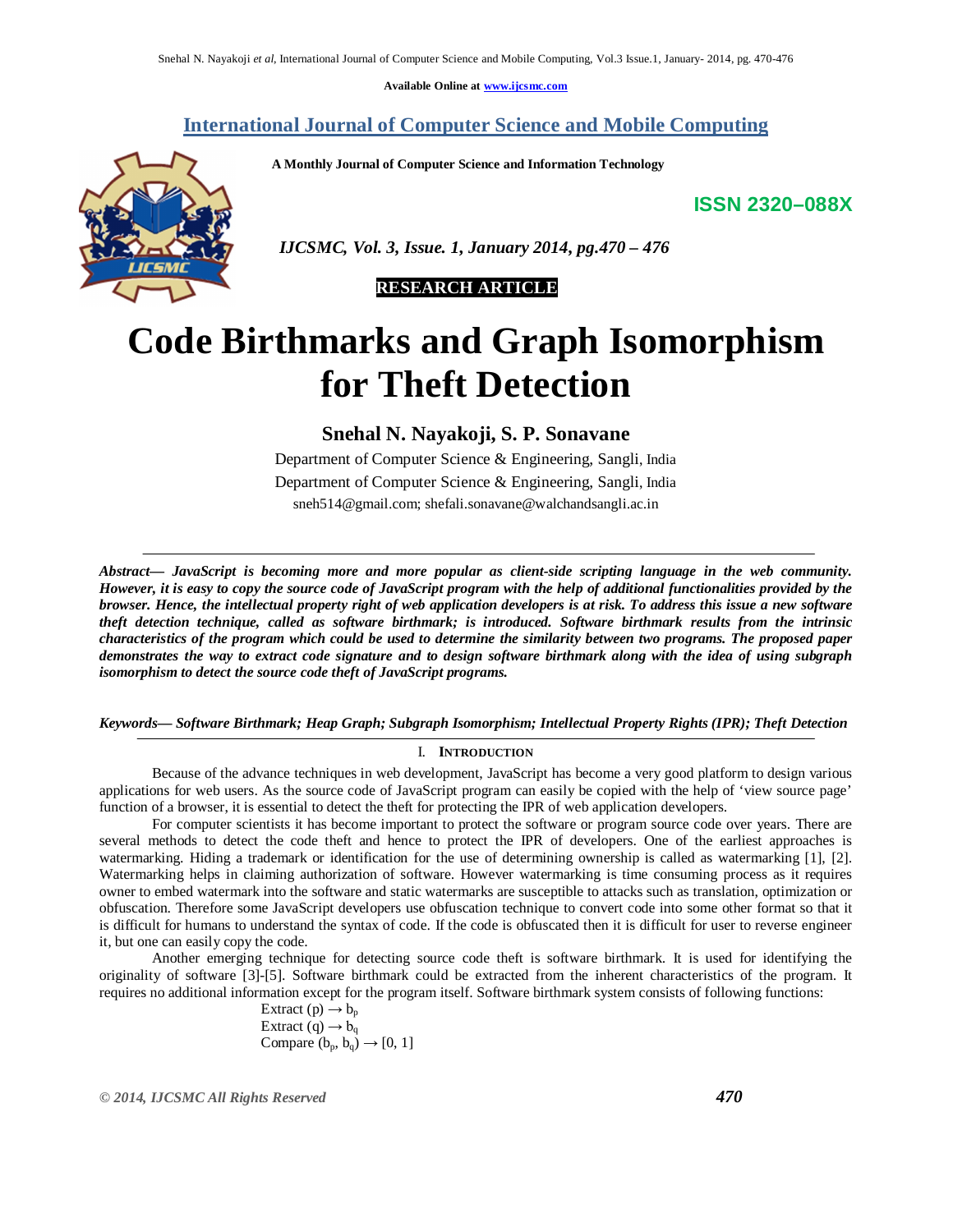Where p, q are programs or program segments and  $b_p$ ,  $b_q$  are software birthmarks of P and Q respectively.

Software birthmark can be categorized into two types, static birthmark and dynamic birthmark. Software birthmark acts as a signature to identify the originality of any software or program. This paper proposes a software birthmark which is based on graph and is used to identify theft of source code. When the JavaScript program runs in the Chrome browser [12], the heap snapshot is taken with the help of 'Heap profiling' function which is provided by 'Chrome Developer Tools'. The objects and references from the snapshot are filtered to get useful objects only. From the filtered objects and references object graph is constructed, which will act as a software birthmark for that particular JavaScript program. For theft detection purpose, software birthmark of original program is constructed and it is searched in the object graph of suspected program. If the software birthmark is found in suspected program's object graph, then theft will be detected.

The paper is organized as follows:

Section II : Definitions [3], [6] Section III: Survey of related work Section IV: Methodology to design software birthmark with results of subgraph isomorphism Section V : Remark

#### II. **DEFINITIONS**

## *A. Software birthmarks*

A software birthmark can be defined as collection of distinctive characteristics extracted from a source code of a program.

- 1) *Static birthmark:* When unique characteristics of a program are extracted from a program source code only, it is referred as static birthmark.
	- p, q: Two programs or program components
	- $f(p)$ : Set of program characteristics extracted from the source code of p
	- f(p) is a static birthmark of p only if both of the following criteria are satisfied:
		- f(p) is obtained only from p itself
		- Program q is a copy of p if  $f(p) = f(q)$
	- 2) *Dynamic birthmark:* When unique characteristics of a program are extracted from a program in execution, it is referred as dynamic birthmark.
		- p, q : Two programs or program components
		- I : Input to p and q
		- $f(p; I)$ : Set of characteristics extracted from p when executing p with input I

f(p; I) is a dynamic birthmark of p only if both of the following criteria are satisfied:

- f(p; I) is obtained only from p itself when executing p with input I
	- Program q is a copy of p if  $f(p; I) = f(q; I)$ .

#### *B. Graph Isomorphism*

Two graphs are said to be isomorphic (equivalent) if they have identical behaviour in terms of graph-theoretic properties. Let G and G' are two graphs. G and G' are said to be isomorphic to each other if there is one-to-one correspondence between their vertices and between their edges such that the incidence relationship is preserved.



Fig 1: (a) Graph (b) one of the subgraphs of (a)

*C. Subgraph Isomorphism*

A graph g is said to be a subgraph of a graph G if all the vertices and all the edges of g are in G, and each edge of g has the same end vertices in g as in G. A subgraph isomorphism from a graph  $g=(n,e)$  to a graph  $G=(N,E)$  is an injective function  $f: n \rightarrow N$  such that $(u, v) \in e \leftrightarrow (f(u), f(v)) \in E$ .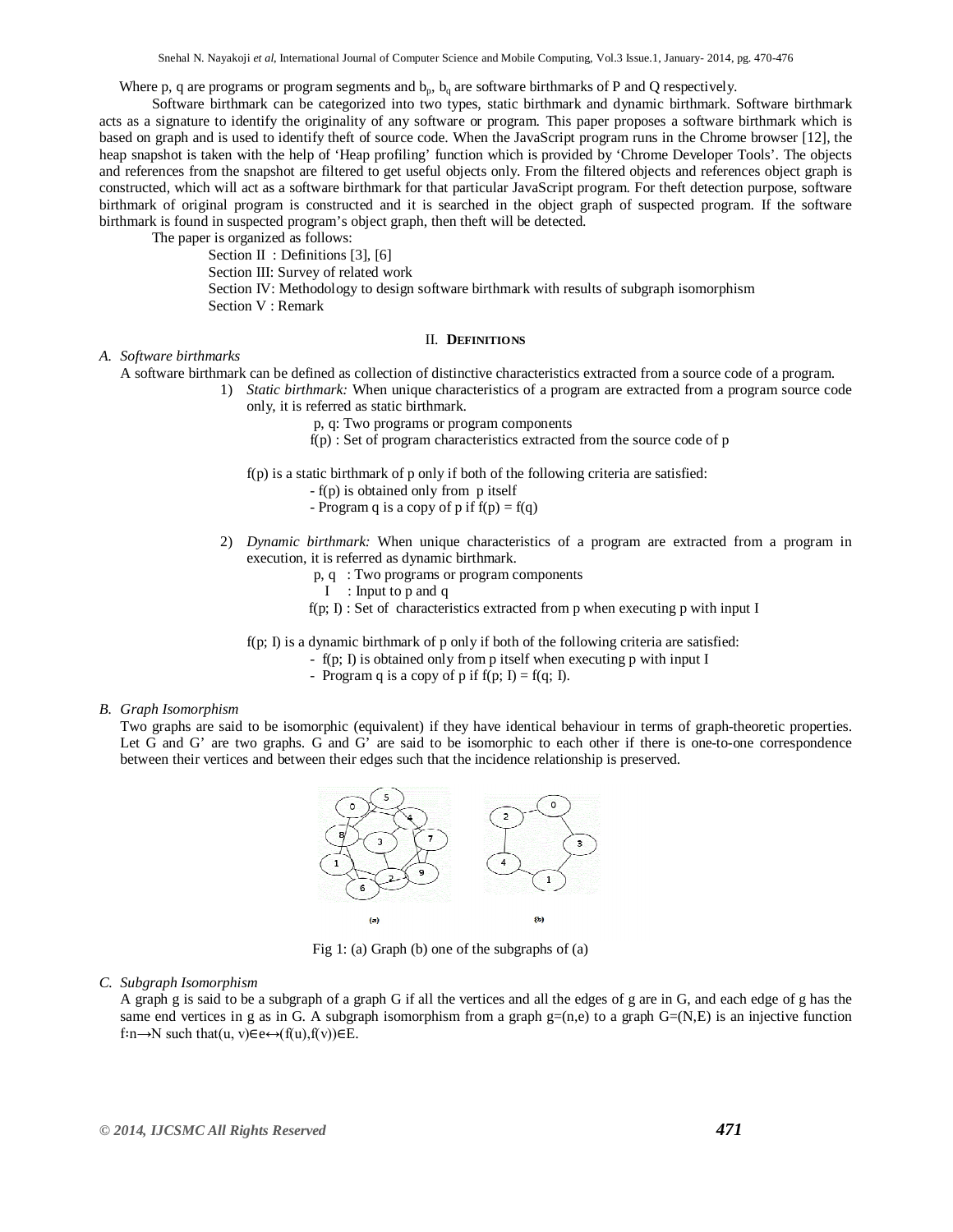## *D. Subgraph Isomorphism Problem*

Deciding whether the pattern graph exists in target graph is known as subgraph isomorphism problem. Pattern graph may be a subgraph of target graph [9].

*E. Software birthmark based on heap graph*

The graph generated from the JavaScript program's objects and its references which are collected in heap memory, is called as the heap graph. The heap graph is denoted as HG.

p, q : Two programs or program components

I : Input to the p and q

 $HG_p$ ,  $HG_q$ : Heap graphs of the program runs with input I for p, q respectively

A subgraph of  $HG_p$  is denoted by  $HGB_p$  [3]. HGBp is also called as the pattern graph (software birthmark) and  $HG_q$  is called as target graph. By searching pattern graph in target graph, it is possible to detect the theft of source code.

### III. **LITERATURE SURVEY**

"A dynamic birthmark for java" [7], proposes API birthmark which is based on how a program interacts with objects from Java Standard API at runtime. To capture a program's API usage, the birthmark observes method calls that are issued by objects from the program and received by objects from the API. This birthmark system may not work if the software does not have many API calls.

Reference [8], "Whole Program Path (WPP) Birthmarking", uniquely identifies a program based on a complete control flow trace of its execution. WPP is constructed by collecting a trace of the path executed by the program. WPP birthmarks can be corrupted by code obfuscation i.e. they are susceptible to various loop transformations.

A system call dependence graph based software (SCDG) birthmark proposed in [5] reflects unique behavioural characteristics of a program. In a SCDG, system calls are represented by vertices, data and control dependences between system calls by edges. A SCDG shows the interaction between a program and its operating system and the interaction is an essential behaviour characteristic of the program. A SCDG birthmark may not work if the program does not involve any system calls or it has very few system calls. It is also not applicable to the programs which do not have unique system call behaviours.

## IV. **PROPOSED METHODOLOGY**

Fig 2 represents the in detail input and output of the proposed work to detect code theft.



Fig. 2 Input Output System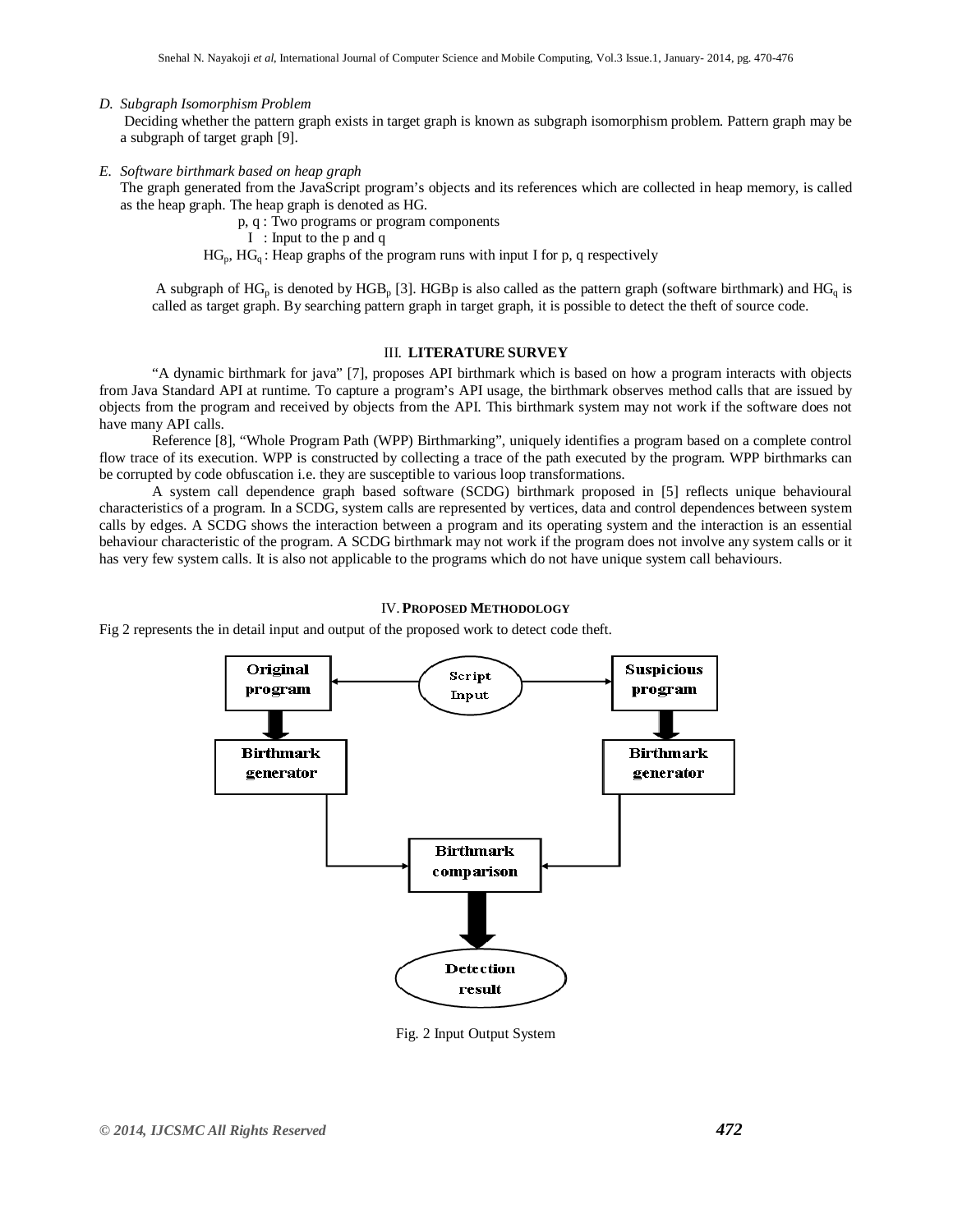#### System steps:

- 1) Take heap snapshots of running JavaScript program from chrome browser.
- 2) Filter the objects from the snapshot to get required objects only.
- 3) Create graph using available objects and references.
- 4) Select a subgraph for original program only (subgraph for suspected program is not required).
- 5) Search subgraph of original program in graph of suspected program. If the subgraph has been found, theft will be detected.

#### *A. Experimental set up*

As shown in figure 2, same input is given to the original program as well as to the suspicious program.

- 1) *Birthmark Generator:* The first four steps which are described above are carried out by this module. By analysing heap snapshot of a JavaScript program, the constructive objects and references are extracted and object graph is generated. The output of birthmark generator is an object graph of original program and suspicious program. The object graph generated from the original program is referred as software birthmark (pattern graph) for original program and an object graph generated from suspicious program is called as software birthmark (target graph) for suspicious program.
- 2) *Birthmark Comparison:* For comparing the birthmarks, subgraph isomorphism is used. To detect pattern graph in target graph, directedLAD version2 library [10] is used. By using this library one can search birthmark of original program into the suspected program's graph. If the birthmark is found, theft can be detected. Figure 1 shows a graph and one of its subgraphs. The graphs, shown in figure 1 are generated with the help of Graphviz [11], graph generation tool. Let graph (a) be the target graph and graph (b) be the pattern graph. In this case subgraph isomorphism problem denotes, finding pattern graph in target graph. Figure 3 shows the result of this problem.

| snehal@snehal-OptiPlex-790: ~/directedLAD                                                                                                                                                                                                                                                                                                                                                                                                   |
|---------------------------------------------------------------------------------------------------------------------------------------------------------------------------------------------------------------------------------------------------------------------------------------------------------------------------------------------------------------------------------------------------------------------------------------------|
| snehal@snehal-OptiPlex-790:~\$ cd directedLAD<br>snehal@snehal-OptiPlex-790:~/directedLAD\$ ./a.out -p pattern10_7.txt -t target10<br>$.txt - v$<br>Solution 1: $0=0$ 1=5 2=7 3=9 4=4<br>Solution 2: $0=0$ 1=5 2=7 3=2 4=1<br>$\qquad \qquad \Box$<br>Solution 3: $0=0$ 1=5 2=8 3=6 4=1<br>Solution 4: $0=0$ 1=5 2=8 3=3 4=4<br>Solution 5: $0=0$ 1=1 2=6 3=9 4=4<br>Solution 6: $0=0$ 1=1 2=6 3=8 4=5<br>Solution 7: $0=0$ 1=1 2=2 3=3 4=4 |
|                                                                                                                                                                                                                                                                                                                                                                                                                                             |
| Solution 112: $0=9$ 1=7 2=2 3=3 4=4<br>Solution 113: $0=9$ 1=4 2=3 3=2 4=7<br>Solution 114: $0=9$ 1=4 2=3 3=8 4=6                                                                                                                                                                                                                                                                                                                           |
| Solution 115: $0=9$ 1=4 2=0 3=5 4=7<br>Solution 116: $0=9$ 1=4 2=0 3=1 4=6<br>Solution 117: $0=9$ 1=6 2=1 3=0 4=4                                                                                                                                                                                                                                                                                                                           |
| Solution 118: $0=9$ 1=6 2=1 3=2 4=7<br>Solution 119: $0=9$ 1=6 2=8 3=3 4=4<br>Solution 120: 0=9 1=6 2=8 3=5 4=7                                                                                                                                                                                                                                                                                                                             |
| Run completed: 120 solutions; 0 fail nodes; 222 nodes; 0.000000 seconds<br>snehal@snehal-OptiPlex-790:~/directedLAD\$                                                                                                                                                                                                                                                                                                                       |

Fig. 3 Snapshot of Results

Figure 3 represents the result of one of the subgraph isomorphism problems described above for figure 1. To analyse the result, consider f(I) as a node matching function, where 'I' represents node of a pattern graph. The solution gives matching between nodes of a pattern graph to the nodes of a target graph.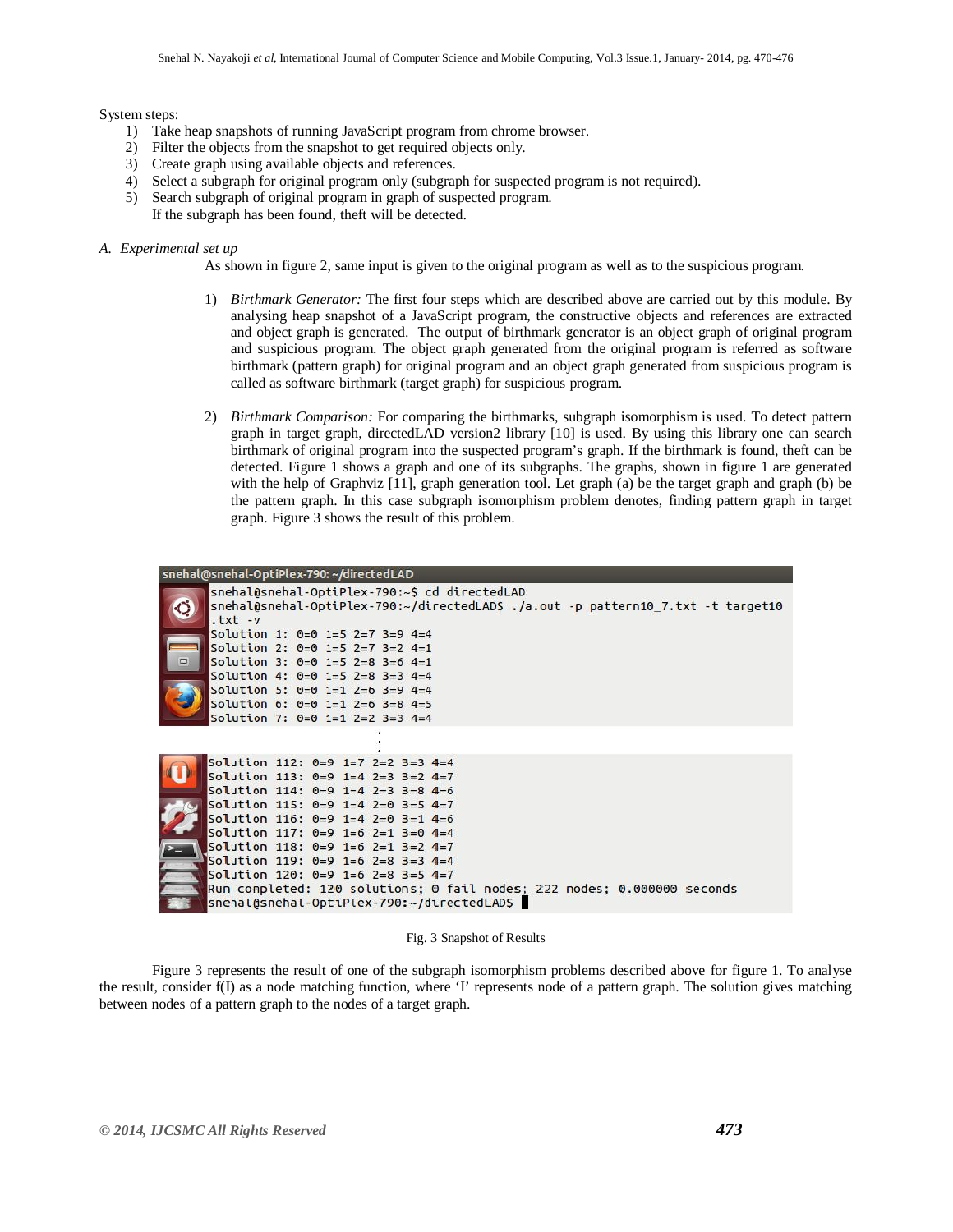

The table 1 reveals the description of result given in figure 3. As described in table 1, for this particular problem, there are total 120 solutions.

The table 2 reflects the results of subgraph isomorphism. In a given target graph multiple pattern graphs are searched and the output is given in table 2. Table 2 describes number of solutions obtained and indicates whether the pattern graph is present in target graph or not i.e. whether the subgraph has been found in target graph or not.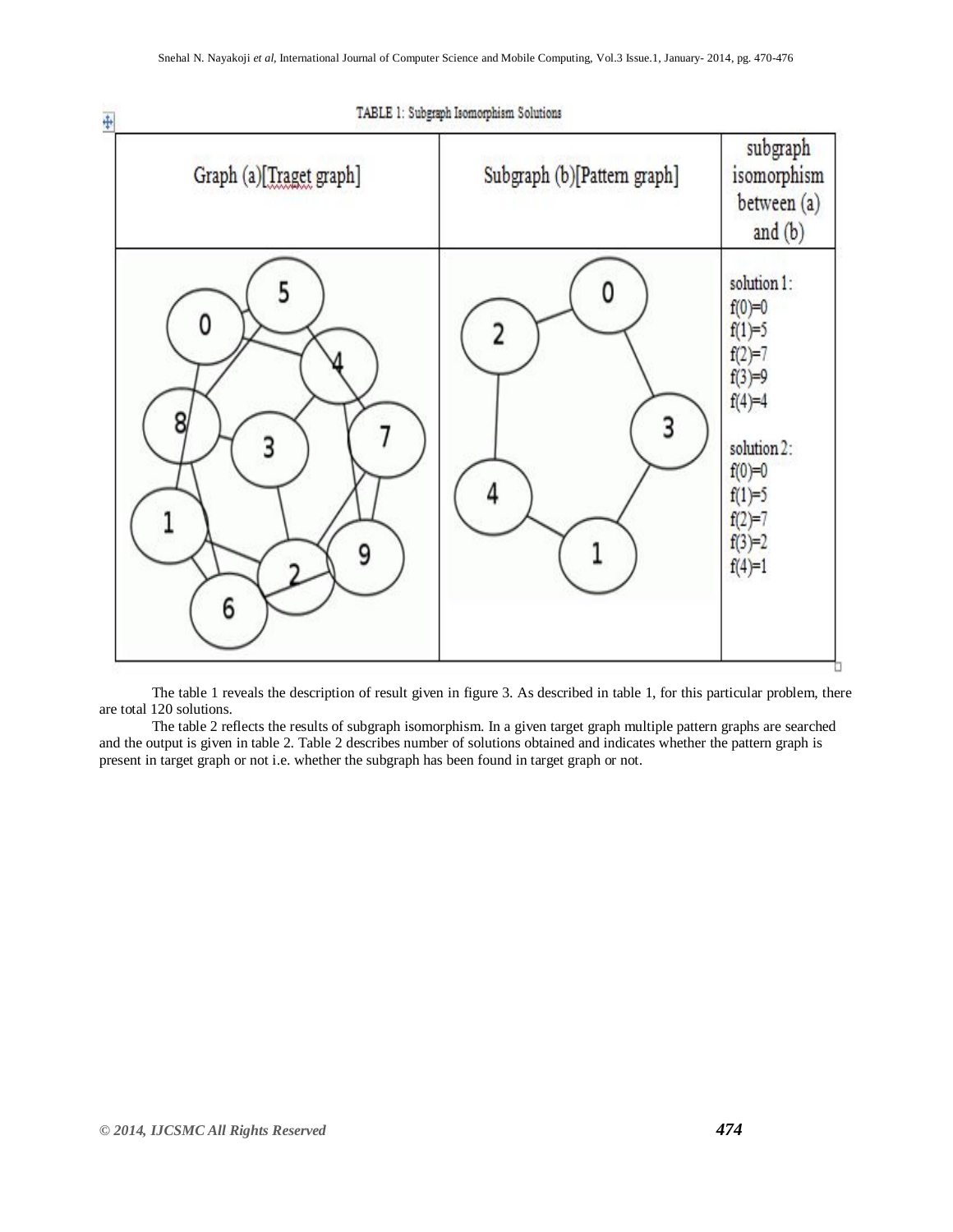| Target graph                                   | Pattern graph                                                                               | $\rm No.$ of<br>solutions | Subgraph<br>found<br>(yes/no) |
|------------------------------------------------|---------------------------------------------------------------------------------------------|---------------------------|-------------------------------|
| 5<br>0<br>л<br>8<br>7<br>3<br>1<br>9<br>າ<br>6 | $\mathsf{z}$<br>$\mathbf{I}$<br>$\mathbf{o}$<br>3                                           | 120                       | <b>YES</b>                    |
|                                                | з<br>$\mathbf 1$<br>o<br>2                                                                  | $\boldsymbol{0}$          | $\rm NO$                      |
|                                                | $\mathsf{o}$<br>$\mathbf{z}$<br>з<br>$\overline{\mathbf{4}}$<br>$\mathbf 1$                 | 120                       | <b>YES</b>                    |
|                                                | 5<br>$\overline{\mathbf{4}}$<br>3<br>$\overline{\mathbf{z}}$<br>$\mathbf 1$<br>$\mathbf{o}$ | 240                       | <b>YES</b>                    |
|                                                | $\boldsymbol{4}$<br>$\mathsf{s}$<br>5<br>2<br>$\,$ O<br>$\mathbf 1$                         | $\boldsymbol{0}$          | $\rm NO$                      |
|                                                | 6<br>$\mathbf{z}$<br>з<br>$\mathbf 1$<br>$\overline{\mathbf{4}}$<br>$\mathsf{o}$<br>5       | $120\,$                   | <b>YES</b>                    |